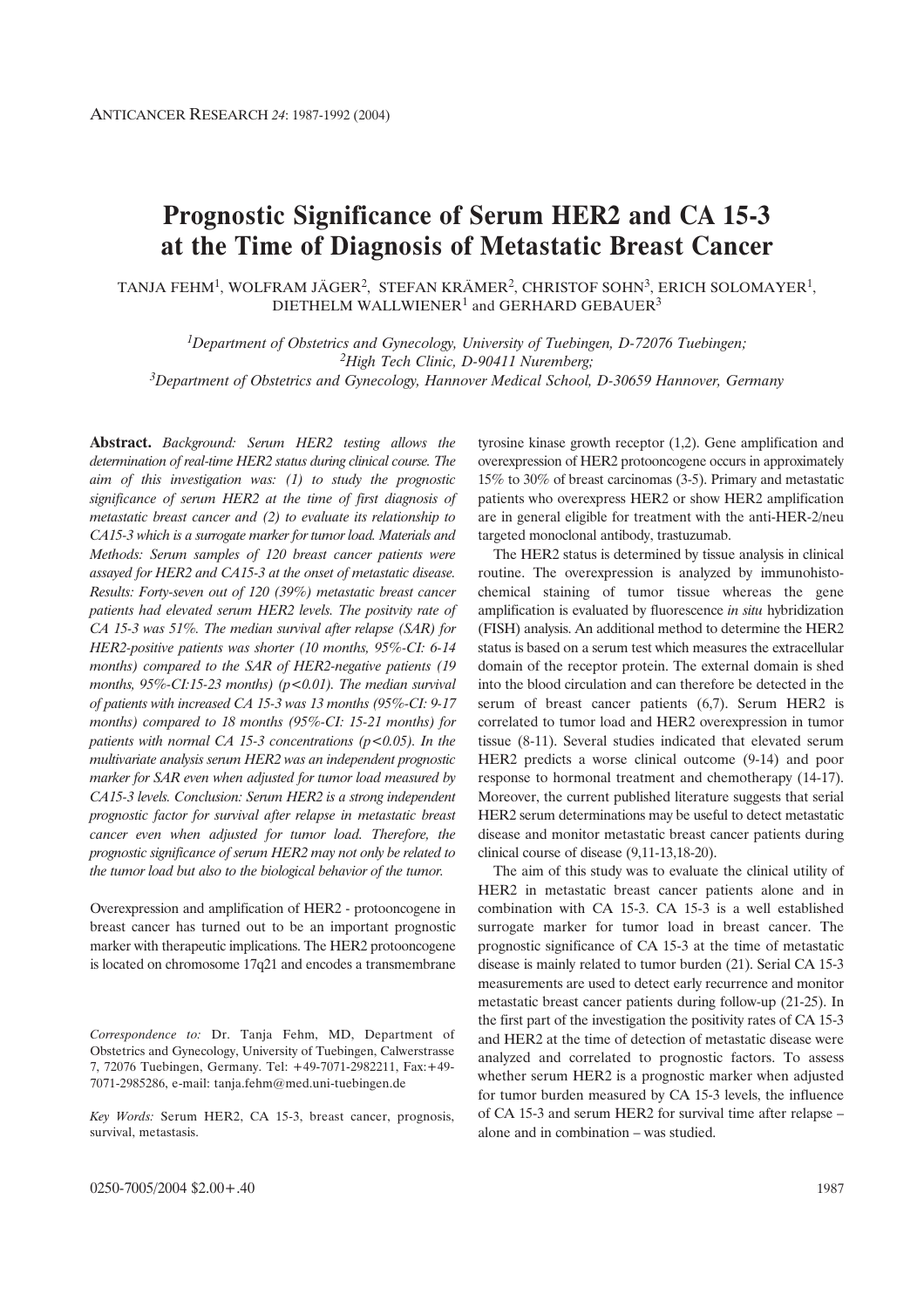|                       | $\mathbf N$ | HER <sub>2</sub><br>elevated | $p$ -value | CA 15-3<br>elevated      | $p$ -value   | Both<br>elevated | $p$ -value   |
|-----------------------|-------------|------------------------------|------------|--------------------------|--------------|------------------|--------------|
| Total                 | 120         | 47(39)                       |            | 61(51)                   |              | 27(23)           |              |
| Menopausal status     |             |                              |            |                          |              |                  |              |
| Premenopausal         | 53          | 22(42)                       | 0.7        | 29(55)                   | 0.5          | 16(30)           | 0.1          |
| Postmenopausal        | 67          | 25(37)                       |            | 32 (48)                  |              | 11(16)           |              |
| Estrogen receptor     |             |                              |            |                          |              |                  |              |
| Negative              | 57          | 23(40)                       | 0.7        | 29(51)                   | $\mathbf{1}$ | 13(23)           | $\mathbf{1}$ |
| Positive              | 61          | 22(36)                       |            | 31(51)                   |              | 13(21)           |              |
| Progesterone receptor |             |                              |            |                          |              |                  |              |
| Negative              | 44          | 18(41)                       | 0.7        | 21(48)                   | 0.7          | 9(21)            | 0.8          |
| Positive              | 74          | 27(37)                       |            | 39(53)                   |              | 17(23)           |              |
| Site of metastases    |             |                              |            |                          |              |                  |              |
| Visceral              | 73          | 32(44)                       | 0.3        | 41(56)                   | 0.2          | 20(27)           | 0.1          |
| Non visceral          | 47          | 15(32)                       |            | 20(43)                   |              | 7(15)            |              |
| <b>DFS</b>            |             |                              |            |                          |              |                  |              |
| $\leq$ 2 years        | 63          | 23(37)                       | 0.6        | 30(48)                   | 0.5          | 15(24)           | 0.8          |
| $> 2$ years           | 57          | 24(42)                       |            | 31(54)                   |              | 12(21)           |              |
| CA 15-3               |             |                              |            |                          |              |                  |              |
| Non elevated          | 59          | 20(34)                       | 0.3        | $\overline{\phantom{m}}$ |              |                  |              |
| Elevated              | 61          | 27(44)                       |            |                          |              |                  |              |

Table I. *Clinical characteristics of the 120 metastatic breast cancer patients.*

## **Materials and Methods**

*Patients.* Metastatic breast cancer patients for this analysis were drawn from a previous prospective study which evaluated the ability of CA 15-3 to detect metastatic disease in breast cancer patients during follow-up by serial CA 15-3 determinations (22). Serum samples at the time of detection of metastases of 120 patients were available. Clinical characteristics of these patients are shown in Table I. For diagnosis of metastases, abdominal sonography, chest X-ray and bone scintigraphy were performed at regular intervals. The median followup of patients was 19 months (range: 1-118 months).

*HER2 measurements.* All serum samples had been taken at the time of first diagnosis of metastatic disease and stored at -20 $^{\circ}$ C in a sera bank until assayed. The sera were thawed and HER2 was measured by a commercially available sandwich enzyme immunoassay (Dianova, Hamburg, Germany) according to the manufacturer's instructions. All samples were assayed in duplicate. The intraassay coefficient of variation (CV) was 4% and the interassay CV was 10%. 1,900 HNU/ml (HNU: human neu unit) was chosen as the cut-off level from a previous study using the same assay (7). CA 15-3 levels were measured routinely using a commercially available enzyme immunoassay (Enzymun-Test CA 15-3, Roche Diagnostics, Germany). The cut-off was 40 U/ml as previously reported (22). All samples were analyzed in a blinded fashion.

*Statistical methods.* Serum HER2 and CA 15-3 were analyzed as continuous and dichotomous variables (*e.g.* "HER2-positive" *versus* "HER2-negative"). A Chi-squared test was used to evaluate the

correlation between variables. Disease-free survival (DFS) was calculated from the date of diagnosis of the primary breast cancer until detection of metastases. Survival after relapse (SAR) was defined as the time interval between the first diagnosis of metastases until death. Survival curves were generated by the methods of Kaplan-Meier and compared by log-rank test. A Cox regression model was performed in the univariate analysis to screen for prognostic factors and in multivariate analysis to determine the independent prognostic significance for survival after relapse. Factors included in the Cox regression model were menopausal status, estrogen and progesterone receptor status, disease-free survival, localization of the metastases, CA 15-3 as well as HER2. Odds ratios (OR) and their 95% confidence intervals (CI) were also determined by the Cox regression model. Statistical analyses were performed using SPSS for Windows (Version 11.0). *p-*values less than 0.05 were considered statistically significant.

## **Results**

*HER2 and CA 15-3 serum levels at the time of first diagnosis.* The HER2 serum levels of the 120 breast cancer patients ranged from 410 U/ml to 25,000 U/ml with a median of 1,207 U/ml. Using 1,900 U/ml as cut-off level, 47 out of 120 (39%) patients had HER2 concentrations above the cut-off level. Elevated CA 15-3 concentrations were detected in 61 out of 120 patients (51%). Both markers were increased in 27 out of 120 patients (23%) (Table II). Combining HER2 and CA 15-3, the sensitivity rate increased to 68%. Neither CA 15-3 nor HER2 serum levels correlated with menopausal status, site of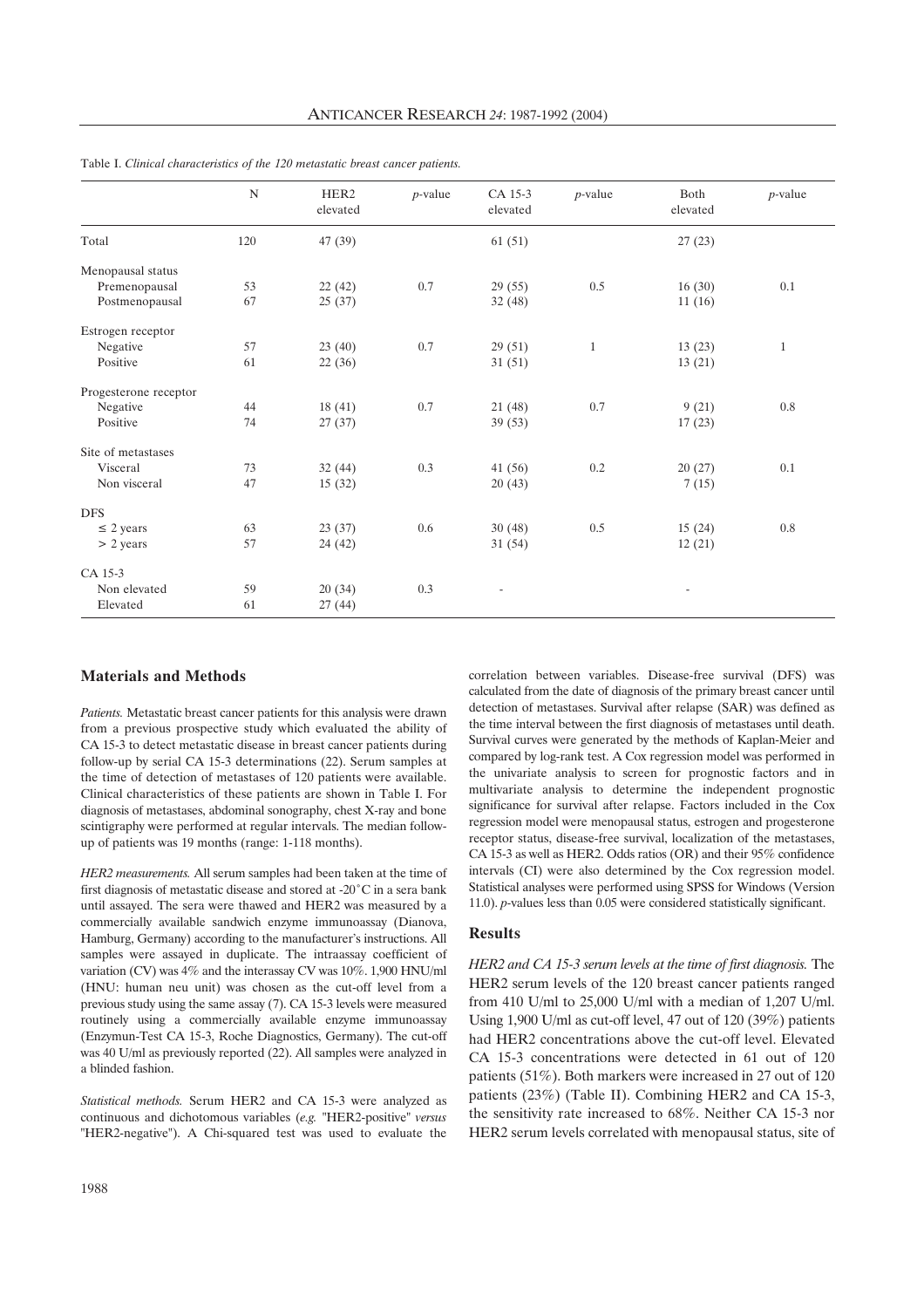|  | Table II. Survival after relapse based on serum HER2 and CA 15-3 levels. |
|--|--------------------------------------------------------------------------|
|--|--------------------------------------------------------------------------|

| Serum marker                    | N   | $\%$ | Median<br>survival<br>in months<br>$(95\% - CI)$ |
|---------------------------------|-----|------|--------------------------------------------------|
| Serum HER2-positive             | 47  | 39   | $10(6-14)$                                       |
| Serum HER2-negative             | 73  | 61   | 19 (15-23)                                       |
| CA 15-3 elevated                | 61  | 51   | $13(9-17)$                                       |
| CA 15-3 not elevated            | 59  | 49   | $18(15-21)$                                      |
| Combination of serum markers    |     |      |                                                  |
| None elevated                   | 39  | 32   | $19(16-22)$                                      |
| Only CA 15-3 elevated           | 34  | 28   | $19(6-31)$                                       |
| Only serum HER2 elevated        | 20  | 17   | $12(4-21)$                                       |
| Both elevated                   | 27  | 23   | $8(4-11)$                                        |
| CA 15-3 or serum HER 2 elevated | 81  | 68   | $13(10-16)$                                      |
| Total                           | 120 | 100  | $15(12-19)$                                      |

metastases, disease-free survival (DFS) or estrogen and progesterone receptor status (Table I). CA 15-3 and HER2 showed a weak correlation when analyzed as continuous variables  $(r=0.19, p=0.04)$ , but not as a categorized variables (elevated *versus* non elevated) (Table I).

*Univariate analysis for HER 2 and CA 15-3.* The univariate analysis revealed that elevated HER2 and CA 15-3 serum levels were associated with a worse prognosis. The median survival after relapse (SAR) for HER2-positive patients was 10 months (95%-CI: 6-14 months) and therefore shorter compared to the SAR of HER2-negative patients which was 19 months (95%- CI:15-23 months)  $(p<0.01)$ . The survival differences were less for patients with elevated CA 15-3 (*p<*0.05). The median survival of patients with increased CA 15-3 was 13 months (95%-CI: 9-17 months) compared to 18 months (95%-CI: 15- 21 months) for patients who had normal CA 15-3 concentrations. Figure 1 shows the survival curves after relapse according to HER2 serum status (a) and CA 15-3 positivity (b).

Other factors significant for survival in the univariate analysis were estrogen receptor status, progesterone receptor status, site of metastases and disease-free survival. Menopausal status did not influence the clinical outcome (Table III).

*Multivariate analysis for HER2 and CA 15-3.* To evaluate the independent prognostic factor of HER2 and the interrelationship of the other prognostic factors, a multivariate analysis was performed. The factors included in the analysis and their categories are shown in Table III. HER2 was the strongest independent prognostic factor for SAR followed by progesterone receptor status, CA 15-3 and disease-free survival. Estrogen receptor status and site of metastases lost their prognostic significance when the other factors were taken into account. The results of the Cox regression analysis are shown in Table III.

*CA 15-3 and HER2 as a combined marker.* Finally, the prognostic significance of the combination of CA15-3 and HER2 was studied. Patients were subdivided into four groups according to their CA 15-3 and HER2 levels. Both markers were elevated in 23% of patients. Seventeen percent of the patients had only increased HER2 levels and 28% of the patients presented only elevated CA 15-3. None of the markers were increased in 32% of the patients. Data are shown in Table II. Elevation of both CA 15-3 and HER2 serum levels appeared not to be related to any of the prognostic markers (Table I). Survival curves for all four groups are summarized in Figure 2. Patients with elevated concentrations for both markers had a significantly shorter survival than those in which none or only one marker was elevated (*p<*0.01). The survival data are summarized in Table II. For the multivariate analysis patients were subdivided into two groups (HER2 / CA 15-3 elevated *versus* one or no marker elevated). "HER2 and CA 15-3 elevated" turned out to be the strongest independent factor followed by progesterone receptor.

## **Discussion**

The role of serum HER2 in clinical routine is still under controversial discussion. The currently accepted method to determine HER2 status in breast cancer patients is FISH or immunohistochemistry of the (primary) tumor. When patients develop a metastatic disease and no metastatic tissue is available for re-evaluation of HER2 status, treatment decisions are based on the results of the primary tumor. However, the HER-2 status may change during clinical course resulting in an uncertain response to anti-HER2 therapy (20,26,27). A complementary method to determine HER2 status is based on a serum test that measures the extracellular domain of the HER2 oncoprotein. Serum HER2 testing can easily be repeated and allows the determination of the real time status of HER2 during clinical course. The aim of this study was to evaluate the prognostic significance of serum HER2 in metastatic breast cancer at the time of first diagnosis and its relationship to CA15-3, an established surrogate marker for monitoring breast cancer patients.

The positvity rate of serum HER2 in metastatic breast cancer was 39%. Similar results ranging from 30% to 59% were reported by others (8,11,13,15,16,18,19,26,28,29). The percentage of serum HER2-positive patients observed in advanced or metastatic breast cancer patients is higher than in primary breast cancer patients where positivity rates range between 3% to 14% based on the literature (8,9,11,14,18, 19,26,29). These differences in positivity rates support the hypothesis that a genetic change of the tumor can occur during clinical course. Another possible explanation is that the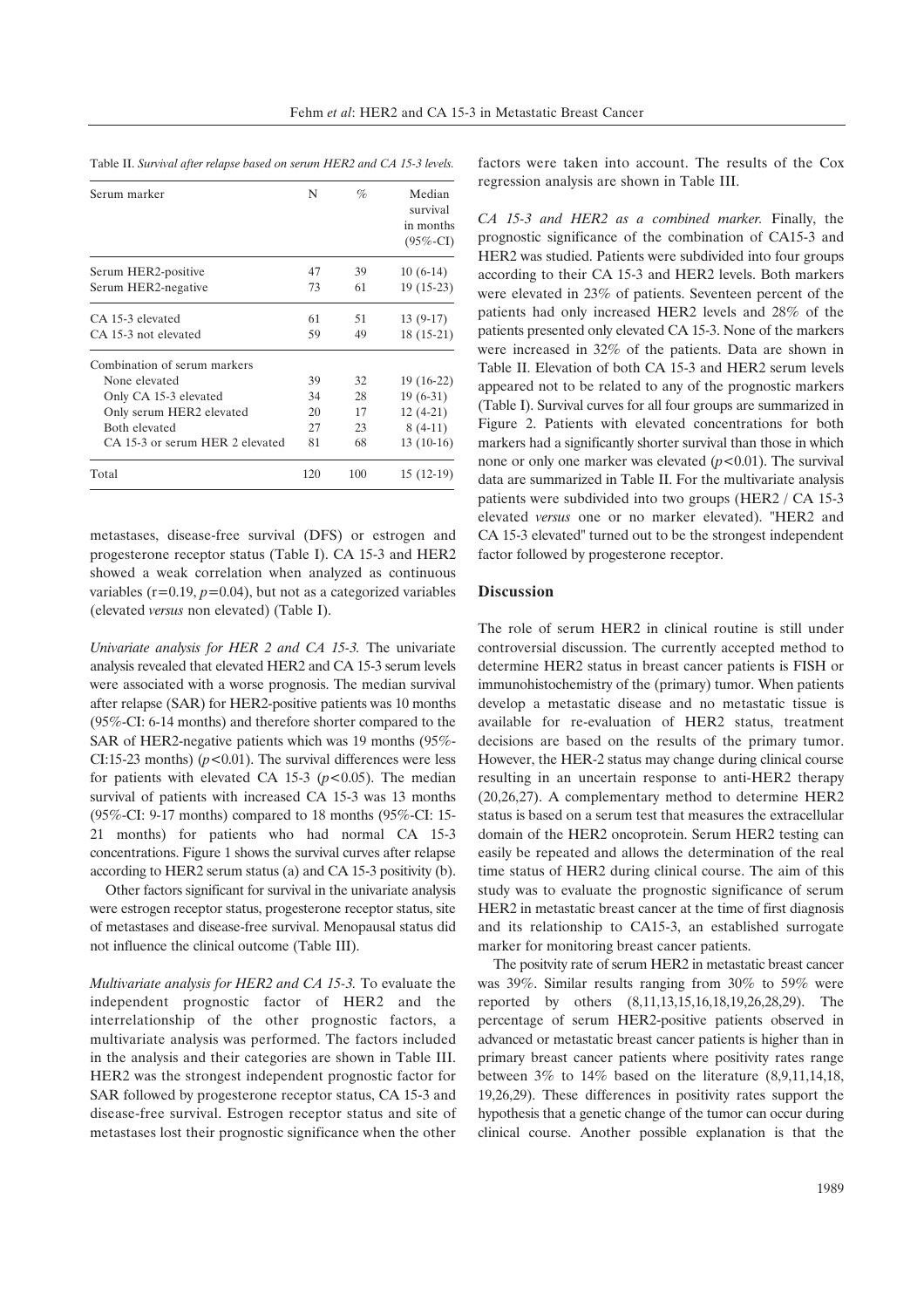

Figure 1*. Survival after relapse in correlation to (A) serum HER2 status: ( - - - ) serum HER2-positive, ( \_\_\_\_ ) serum HER2-negative, and to (B) CA 15-3 serum levels: ( - - - ) elevated, ( \_\_\_\_ ) not elevated.*

|  |  |  | Table III. Univariate and multivariate analysis of survival after relapse. |  |  |  |  |  |
|--|--|--|----------------------------------------------------------------------------|--|--|--|--|--|
|--|--|--|----------------------------------------------------------------------------|--|--|--|--|--|

| Variable                                                  | Univariate<br>OR (95%-CI)      | $p$ -value        | Multivariate<br>OR (95%-CI)    | $p$ -value | Multivariate <sup>2</sup><br>OR (95%-CI) | $p$ -value |
|-----------------------------------------------------------|--------------------------------|-------------------|--------------------------------|------------|------------------------------------------|------------|
| Menopausal status<br>Postmenopausal<br>Premenopausal      | 1<br>$1.3(0.9-2.0)$            | n.s. <sup>1</sup> | Not included                   |            | Not included                             |            |
| Estrogen receptor<br>Positive<br>Negative                 | 1<br>$1.7(1.1-2.6)$            | < 0.05            |                                | n.s.       |                                          | n.s.       |
| Progesterone receptor<br>Positive<br>Negative             | $\mathbf{1}$<br>$1.9(1.3-3.0)$ | < 0.01            | $\mathbf{1}$<br>$2.1(1.3-3.2)$ | < 0.01     | 1<br>$2.2(1.4-3.5)$                      | < 0.01     |
| Site of metastases<br>Non visceral<br>Visceral            | $\mathbf{1}$<br>$1.6(1.1-2.6)$ | < 0.05            |                                | n.s.       |                                          | n.s.       |
| <b>DFS</b><br>$> 2$ years<br>$\leq$ 2 years               | 1<br>$1.5(1.0-2.3)$            | < 0.05            | 1<br>$1.6(1.0-2.5)$            | < 0.05     |                                          | n.s.       |
| HER <sub>2</sub><br>Non elevated<br>Elevated              | 1<br>$2.2(1.4-3.3)$            | < 0.01            | $2.3(1.5-3.5)$                 | < 0.01     | Not included                             |            |
| CA 15-3<br>Non elevated<br>Elevated                       | $\mathbf{1}$<br>$1.5(1.0-2.4)$ | < 0.05            | $\mathbf{1}$<br>$1.7(1.1-2.7)$ | < 0.05     | Not included                             |            |
| CA 15-3 and HER2<br>None or one elevated<br>Both elevated | 1<br>$2.9(1.8-4.6)$            | < 0.01            | Not included                   |            | 1<br>$3.3(2.0-5.4)$                      | < 0.01     |

1not significant, 2HER2 and CA 15-3 in combination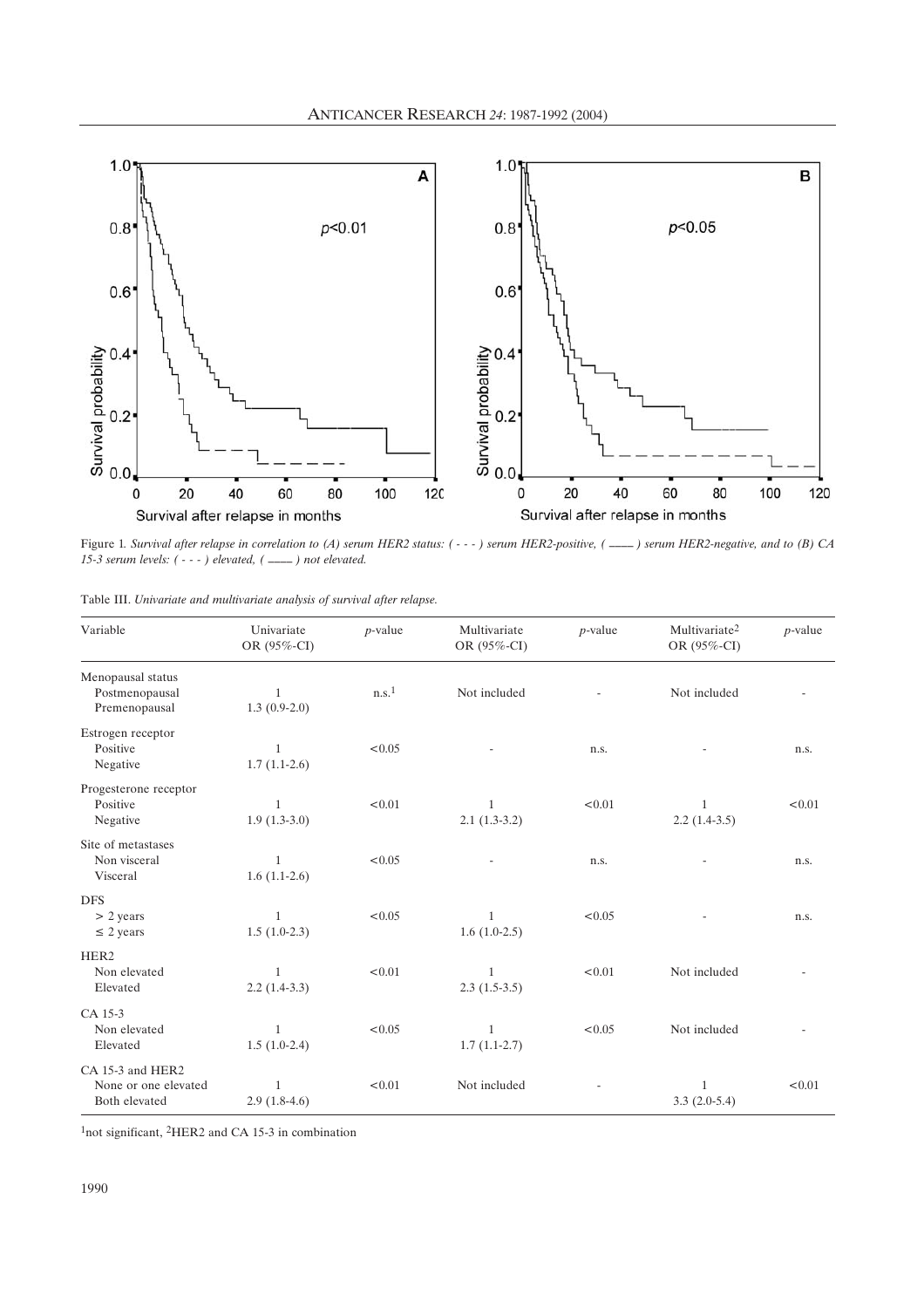percentage of HER2 shedding cells in the primary tumor is initially too small to produce detectable HER2 levels. During disease progression the HER2 shedding cells may become the dominant cell clone due to a growth advantage which leads to increasing serum HER2 levels. Therefore, the HER2 status should be re-evaluated at the onset of metastatic disease or when new metastatic lesions occur. If no tumor tissue is available, determination of serum HER2 may be an alternative to obtain real-time status of HER2. Otherwise fewer patients would be eligible to receive HER2-targeted therapies.

In our study serum HER2 was a strong prognostic marker for SAR. Patients with elevated HER2 serum levels had a significantly shorter SAR compared to others. Moreover, HER2 was the strongest independent prognostic factor for SAR followed by progesterone receptor status, CA 15-3 and DFS in the multivariate analysis. These results were supported by others reporting shortened survival in serum HER2-positive metastatic patients (13,15,16,26,28,30). These data may justify future studies with anti-HER2 directed drugs in patients with positive HER2 serum status.

CA 15-3 is an established tumor marker to follow-up breast cancer patients. The positivity rate of CA 15-3 was 51%. Combining HER2 and CA 15-3 serum status, the detection rate increased up to 68%. Therefore 17% patients would have been missed by the determination of CA 15-3 alone. Similar results were confirmed by other studies (9,10,18,20,26,28) and suggest that the determination of serum HER2 together with CA 15-3 may improve the sensitivity for the early diagnosis of metastatic disease compared to the determination of one marker alone. In addition, the combination of serum HER2 and CA 15-3 will be useful to identify a group of patients with an aggressive tumor and high tumor load as supported by the survival analysis, since patients with both elevated CA 15-3 and HER2 had a significantly shorter survival after relapse compared to those with increased serum HER2 or CA 15-3 alone.

Tumor mass which is reflected by CA 15-3 levels is a prognostic marker in metastatic disease and associated with shortened survial (25). It has been suggested that, besides the surrogate marker CA15-3, serum HER2 is mostly an indicator for tumor mass (11) since a high correlation between CA 15- 3 and HER2 could be observed (26). However, in our study CA 15-3 and HER2 showed only a weak correlation when analyzed as continuous variables. When patients were subdivided into categories (elevated *versus* non elevated) no relationship between these two markers could be observed. These results may indicate that serum HER2 not only reflects tumor load (of HER2 positive cells) but also aggressiveness of disease. This hypothesis was supported by the results of the multivariate analysis. When serum HER2 was adjusted for tumor load measured by CA15-3 level, serum HER2 was still an independent prognostic factor. Similar results were obtained by Ali *et al.* (28) who performed CA 15-3 and HER2



Figure 2*. Survival after relapse in correlation to serum HER2 and CA 15-3 status: ( \_\_\_\_ ) serum HER2-positive / CA 15-3 elevated, ( \_\_ \_\_ \_\_ ) serum HER2-positive / CA 15-3 non elevated, ( - - - ) serum HER2-negative / CA 15-3 elevated, ( \_ - \_ ) serum HER2-negative / CA 15-3 not elevated.*

measurements in metastatic patients receiving second-line hormonal therapy. In concordance with our results only a weak correlation of HER2 and CA 15-3 could be observed. The multivariate analysis revealed that HER2 neu remained an independent prognostic factor when adjusted for tumor load by CA15-3 levels.

In conclusion, our results indicate that serum HER2 is a strong independent prognostic factor for survival after relapse, even when CA 15-3 as a marker for tumor load is taken into account. Therefore, the prognostic significance of serum HER2 may reflect the biological behavior of the tumor in metastatic disease. Moreover, the combination of increased serum HER2 and CA15-3 identifies a subset of patients with worse prognosis compared with patients having only one marker elevated. Therefore, that subset of patients should be considered for inclusion into clinical trials with anti-HER2-directed drugs.

#### **Acknowledgements**

We thank Mrs Fran Medley for reviewing the manuscript.

#### **References**

1 Coussens L, Yang-Feng TL, Lioa YC, Chen E, Gray A, Mc Grath J, Seeburg PH, Libermann TA, Schlessinger J, Francke U, Levison A and Ulrich A: Tyrosine kinase receptor with extensive homology to EGF receptor shares chromosomal location with neu oncogene. Science *230*: 1132-1139, 1985.